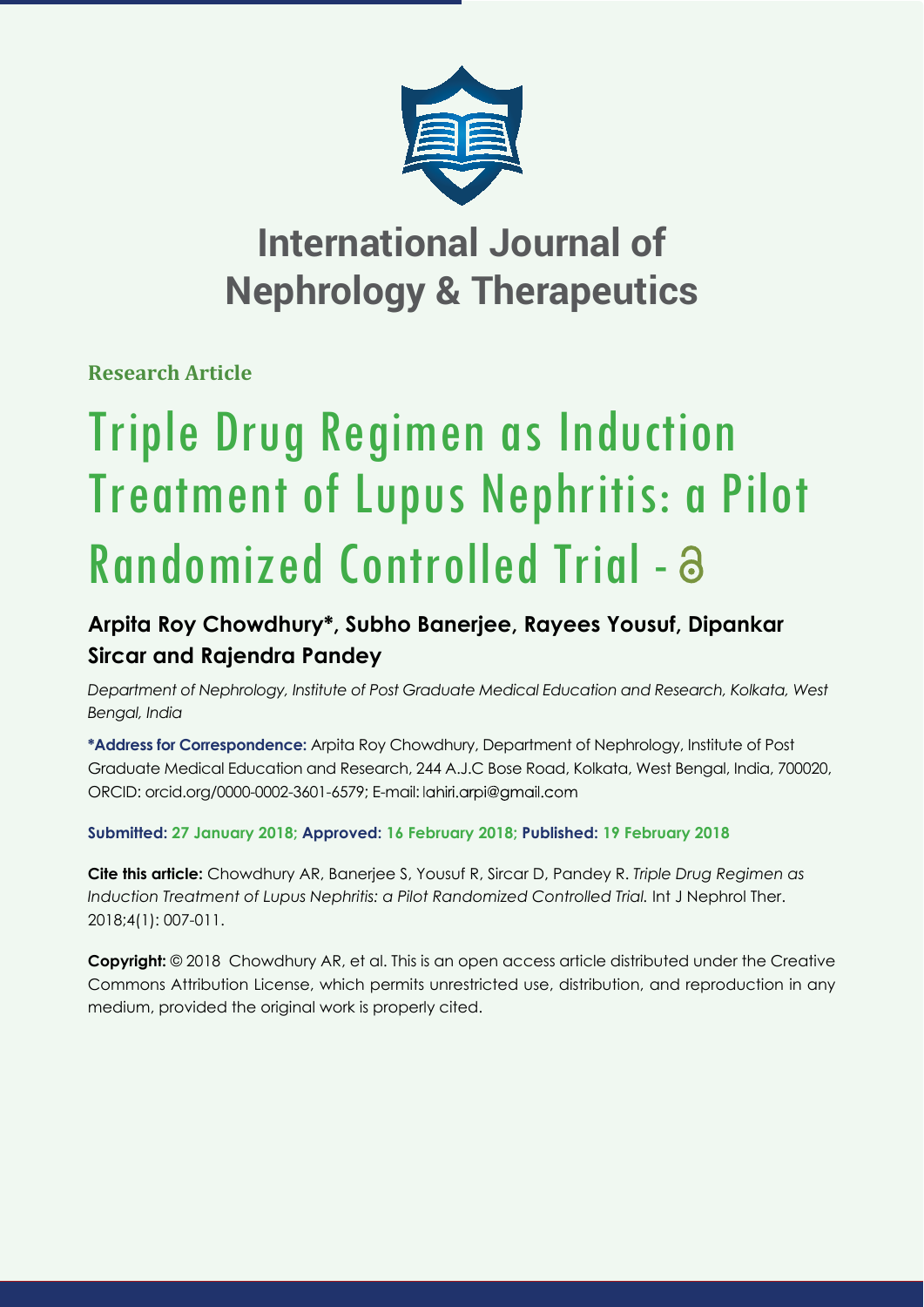#### **International Journal of Nephrology & Therapeutics**

## **INTRODUCTION**

The management of Proliferative Lupus Nephritis (PLN), in spite of the progressive enlargement of the drug armamentarium, remains a challenge and is largely unsatisfactory. Balancing the immunosuppression and the risk of infection is like a tight rope walk. Although pulsed doses of cyclophosphamide in conjunction with steroids (the 'NIH' protocol) remains the standard of care in most centers, several newer options have become available to the treating physicians [1]. The low dose cyclophosphamide regimen, Mycophenolate Mofetyl (MMF), calcineurin inhibitors and more recently the multitarget therapy regimen have had reasonable success in induction of complete or partial remission in PLN  $[2-6]$ . The Induction therapy is particularly important for treating this severe disease because the patients with complete remission typically have a better prognosis, with fewer episodes of relapse, than the patients who do not achieve remission. (Chen ye, Korbet SM et al: Value of complete or partial remission in severe lupus nephritis CJASN 2008 and Moroni G et al: the long term outcome of 93 patients with proliferative lupus nephritis. NDT 2007). We are yet to achieve satisfactory remission rate with the induction regimes available. The study was done with multiple immunosuppressive agents so that various Tcell and B cell dependent pathogenic mechanisms of Lupus nephritis may be blocked simultaneously using minimum possible dose of each drug so that toxicity of the individual drug can be avoided and at the same time net immunosuppression remains high enough to tackle the disease. Multitarget therapy with similar hypothesis worked out well in the Chinese population [5,6].

We present a pilot study that combined tacrolimus with azathioprine along with steroids (Triple Drug Regimen) in the induction phase of treatment of PLN. The transplant experience with MMF and azathioprine makes us believe that azathioprine is a slightly less potent immunosuppressive agent compared to MMF [7]. Although the replacement of MMF with azathioprine doesn't clearly affect graft survival the incidence of opportunistic infections is reduced. Most of the patients at our center hail from a low socioeconomic background where immunosuppression related sepsis remain a major concern. A previous attempt to replicate the early success of the multitarget therapy at our center had to be terminated prematurely due to unacceptable rates of severe sepsis. The hypothesis behind the present study was to offer the benefit of tacrolimus for both immunological and nonimmunological action targeting podocytes. Azathioprine was added to act synergistically with tacrolimus increasing immunosuppressive efficacy, to reduce the burden of infection and for being economically more affordable, making the regime suitable for better compliance.

Randomized trials have shown activity of tacrolimus as a single agent in the induction therapy of PLN [4]. Tacrolimus, in a manner similar to cyclosporine, is postulated to have direct stabilizing effect on the podocytes [8]. This effect may be independent of the immunosuppressive effect of the calcineurin inhibitors and possibly related to the stabilization of the actin cytoskeleton and other proteins that maintain the integrity of the podocytes [9]. Azathioprine, on the other hand, has largely been rejected as a single agent in induction therapy in PLN [10]. However it continues to be an acceptable choice in the maintenance phase. A combination of tacrolimus and azathioprine may have complementary effect and may induce remission in PLN.

### **METHODS**

Design: The study was conducted in the Department of Nephrology in a tertiary hospital in Eastern India between June 2014 and June 2015. The study was designed as a single center randomized open label clinical trial with an active control group. Consecutive patients admitted with a diagnosis of SLE as per SLICC classification criteria and a histopathological diagnosis of Proliferative Lupus Nephritis (ISN/RPS class III and IV, alone or in combination with class V) on renal biopsy, were randomly assigned to either the tacrolimus/azathioprine group or the intravenous cyclophosphamide group, which was the active control group. The patients or the treating physicians were not blinded to the treatment protocols. The Institutional Ethics Committee had approved the study design and all participants were required to provide written informed consent before inclusion (Figure 1).

**Settings and participants:** Patients between the ages of 15 to 60 years with biopsy proven proliferative lupus nephritis (International Society of Nephrology/Renal Pathology Society classes III, IV, V+III or V+IV) were considered for inclusion. Exclusion criteria included patients with biopsy proven class IIIC/IV C lupus nephritis, an estimated Glomerular Filtration rate (eGFR) of <30 ml/min/1.73 m<sup>2</sup>, life threatening complication of SLE (including specifically but not limited to cerebral lupus), contraindication to any of the therapy protocols or known hypersensitivity to treatment drugs, pregnancy or lactation and those with active life threatening infection/ sepsis at onset, active viral hepatitis, HIV, any malignancy or any contraindication for immunosuppression.

**Randomization:** After inclusion, patients were randomized using a computer generated random number sequence in a 1:1 ratio to the two intervention groups. Concealment was done using sequentially numbered sealed opaque envelopes.

**Interventions:** Common intervention in both groups included 3 pulsed doses of methylprednisolone 500mg each given on days 1 through 3. Subsequently, prednisolone was given at doses of 0.5 mg/ kg/day as a single daily dose for the next 1 month and then tapered as tolerated to 10mg or less by 3 months. All patients received

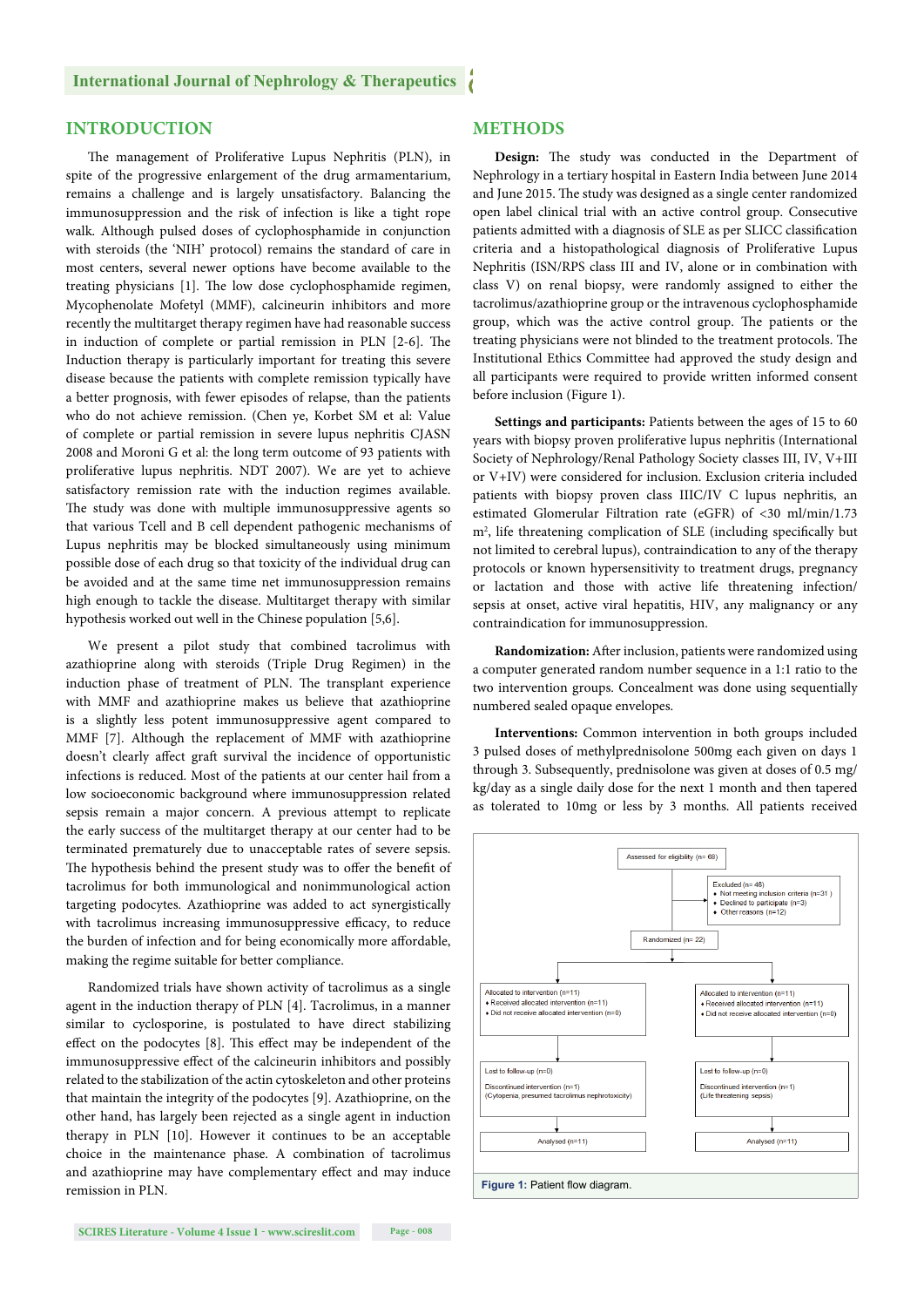#### **International Journal of Nephrology & Therapeutics** Ы

hydroxychloroquine at doses of 6 mg/kg rounded to the nearest 50 mg multiple. Angiotensin Converting Enzyme (ACE) inhibitors or Angiotensin Receptor Blockers were used in all patients with hypertension as the preferred agents. The choice was limited to Ramipril and Telmisartan. Statins were used a fixed dose of 10 mg/ day in all patients who tolerated the drug. The Triple Drug regimen group received tacrolimus (0.075 mg/kg, rounded to the nearest 0.5 mg given as twice a day) and azathioprine (2 mg/kg, rounded to the nearest 25 mg given as a single dose). The trough tacrolimus levels were maintained between 5-10 ng/ml. The control group received intravenous cyclophosphamide, at a dose of 500 mg/m<sup>2</sup> once a month as an infusion over 4 hours, with premedication with intravenous Mercaptoethane Sulphonate Sodium (MESNA, 400mg). Dose adjustments were done for renal dysfunction and the nadir leukocyte counts.

### **FOLLOW UP AND OUTCOMES**

The patients on the triple drug regimen were followed weekly till their tacrolimus trough levels were adjusted to the therapeutic levels; subsequently they were followed once a month till three months and then at the end of 6 months. The patients on the cyclophosphamide were followed up every month on the day of their scheduled dose, which were given as a day care procedure. A complete blood count was done every month 10-14 days after the previous pulsed dose to check the nadir leukocyte counts. A complete response was defined as return of the serum creatinine to baseline or within lab references (when baseline was not known) plus decrease in proteinuria to less than 500 mg/day. A partial response was defined as a decrease of serum creatinine but not reaching baseline (or normal reference) and a 50% or more decrease in proteinuria but not less than 500 mg/day (essentially less than  $3$  g/day). Those with deterioration or not meeting either of these criteria at three months of therapy were regarded as failure. However those who were clinically stable but some improvement were allowed to stay on in the respective therapeutic arms and evaluated at the end of 6 months.

#### **STATISTICAL ANALYSIS**

As the trial was designed as a pilot study, the sample size was restricted to 11 patients per arm, in view of the absence of efficacy and safety data of the triple drug regimen. Categorical variables (for example, complete remission, overall response, and adverse experiences) were analyzed by using the Fisher exact tests. Continuous variables were analyzed by using a t-test, or Wilcoxon signed-rank test, if the data were skewed. Kaplan–Meier estimates of the cumulative probability of complete remission and overall response and median time to overall response were calculated; the between-group difference was compared by using the log-rank test.

#### **RESULTS**

Between June 2014 and June 2015, 68 patients were diagnosed with lupus nephritis were screened for inclusion into the study; 22 patients were included after the exclusion and consent process. The demographic determinants and the baseline characteristics are presented in table 1.

A total of 20 patients completed the study. The primary outcome measures were similar in both groups. Complete remission occurred in 7 patients on the triple drug regimen and in 6 patients in the cyclophosphamide arm (63.6 % vs 54.5 %, *p* = 1.00). Partial remission occurred in 2 patients in the triple drug group and 4 patients in the cyclophosphamide group (18.2% vs. 36.3%,  $p = 0.64$ ). Overall the composite of any response (complete or partial) occurred in 9 and 10 patients respectively (81.8% vs 90.9%,  $p = 1.00$ ). There was a trend towards more rapid remission in the triple drug regimen, which was most apparent in the 3rd month. However the numbers were not statistically different at any time during follow up.

At the end of the study, there was no difference in the clinical and laboratory parameters between the two groups (Table 2). The SLEDAI activity improved more rapidly in the triple drug group, (Figure 2) riding mostly on the improvement of proteinuria but at the end of the study, differences were not statistically significant. A clear trend towards early remission of proteinuria in the triple drug regimen was appreciated (Figure 3) and the median proteinuria in the triple drug group was lower at 1 month (700 mg/d vs 1258 mg/d),

| Table 1: Baseline characteristics. |                                |                              |                |  |
|------------------------------------|--------------------------------|------------------------------|----------------|--|
| <b>Parameter</b>                   | Group 1: Triple<br><b>Drug</b> | Group 2:<br>Cyclophosphamide | p value        |  |
| Number                             | 11                             | 11                           | $\overline{a}$ |  |
| Age (years)                        | $25.4 \pm 10.1$                | $25.0 \pm 7.7$               | 0.93           |  |
| M/F(n)                             | 0/11                           | 0/11                         | $\overline{a}$ |  |
| <b>SLEDAI</b>                      | $21.82 \pm 4.4$                | $23.1 \pm 5.36$              | 0.55           |  |
| <b>Biopsy Class</b>                |                                |                              |                |  |
| Class III                          | $\Omega$                       | 1                            |                |  |
| Class IV                           | 7                              | 8                            |                |  |
| Class V+III/IV                     | 4                              | $\overline{2}$               |                |  |
| Serum Creatinine<br>(mg/dl)        | $1.12 \pm 0.51$                | $1.24 \pm 0.56$              | 0.61           |  |
| eGFR (ml/in/1.73<br>m <sup>2</sup> | $80.68 \pm 45.6$               | 72.64 ±40.10                 | 0.67           |  |
| 24 Hr Urinary<br>Protein (mg/day)  | $3111 \pm 2231$                | $3172 \pm 1973$              | 0.95           |  |
| Nephrotic range<br>Proteinuria     | 04-Nov                         | 05-Nov                       |                |  |
| S. Albumin (g/dl)                  | $2.62 \pm 0.38$                | $2.72 \pm 0.34$              | 0.52           |  |
| Serum C3 (mg/dl)                   | $47.7 \pm 30.3$                | $46.3 \pm 44.2$              | 0.93           |  |
| High Anti ds-DNA<br>Antibody       | 9                              | 8                            | 0.61           |  |

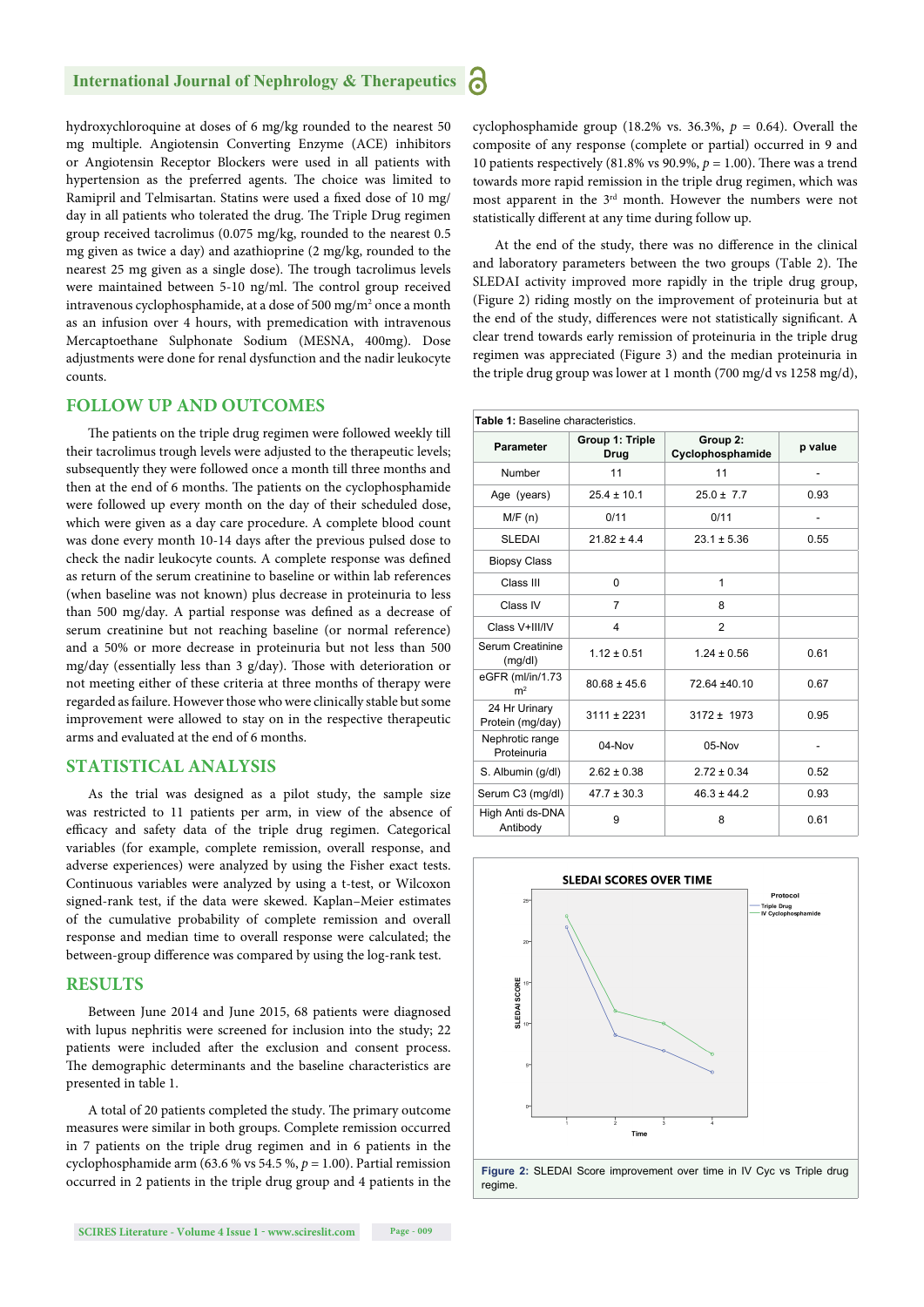#### **International Journal of Nephrology & Therapeutics** Ы

3 months (360 mg/day vs. 723 mg/d) and 6 months (184 mg/d vs 315 mg/d). However, the differences were not statistically significant. Comparison of eEGFR improvement was comparable in both groups (Figure 4).

The median cumulative dose of cyclophosphamide given was 3250 (first and third quartiles 3000 and 3750 mg, respectively). Two patients on cyclophosphamide developed sepsis requiring in-patient management. Significant leucopenia occurred in one patient for whom the subsequent dose was delayed and dose reduction done. One patient discontinued therapy after the episode of sepsis. Both the episodes of sepsis occurred in the first 3 months of therapy, when doses of prednisolone were relatively higher. At the end on the six month duration, ovarian suppression was documented in one patient (Age at presentation 32 years, total dose of cyclophosphamide received 3700 mg; presented with menstrual irregularity after completion of therapy and was documented to have elevated gonadotropins after 3 months of completion of therapy).

| Table 2: Follow up clinical and laboratory parameters. |                       |                        |         |  |  |
|--------------------------------------------------------|-----------------------|------------------------|---------|--|--|
|                                                        | <b>Triple Drug</b>    | IV Cyclophosphamide    | p value |  |  |
| <b>Baseline</b>                                        |                       |                        |         |  |  |
| <b>SLEDAI</b>                                          | $24.36 \pm 4.17$      | $26.09 \pm 6.17$       | 0.55    |  |  |
| 24 hour UP                                             | 2598 (1919,3907)      | 2800 (1628, 4340)      | 0.95    |  |  |
| Creatinine                                             | $1.25 \pm 0.86$ (1.1) | $1.31 \pm 0.67$ (1.03) | 0.61    |  |  |
| eGFR                                                   | $79.46 \pm 47.2$      | $71.48 \pm 41.37$      | 0.67    |  |  |
| C <sub>3</sub>                                         | $47.7 \pm 30.3$       | $47.7 \pm 30.3$        | 0.93    |  |  |
| High anti dsDNA                                        | 9                     | 8                      | 0.61    |  |  |
| 1 month                                                |                       |                        |         |  |  |
| <b>SLEDAI</b>                                          | $9.54 \pm 6.6$        | $11.54 \pm 8.22$       | 0.54    |  |  |
| 24 hour UP                                             | 700 (416,1110)        | 1258 (847,1680)        | 0.09    |  |  |
| Creatinine                                             | $1.07 \pm 0.36$       | $1.15 \pm 0.48$        | 0.66    |  |  |
| eGFR                                                   | $77.7 \pm 36.5$       | $75.7 \pm 38.3$        | 0.89    |  |  |
| C <sub>3</sub>                                         | $95.3 \pm 23.2$       | $87.7 \pm 37.3$        | 0.58    |  |  |
| High anti dsDNA                                        | 3                     | 5                      | 0.38    |  |  |
| Remission at 1<br>month                                | 4                     | $\overline{2}$         | 0.33    |  |  |
| 3 month                                                |                       |                        |         |  |  |
| <b>SLEDAI</b>                                          | $7.36 \pm 6.16$       | $10.0 \pm 8.72$        | 0.42    |  |  |
| 24 hour UP                                             | 360 (95,1026)         | 730 (482.847)          | 0.53    |  |  |
| Creatinine                                             | $1.06 \pm 0.44$       | $0.97 \pm 0.40$        | 0.86    |  |  |
| eGFR                                                   | $81.9 \pm 41.23$      | $87.6 \pm 35.0$        | 0.82    |  |  |
| C <sub>3</sub>                                         | $110 \pm 32.8$        | $99.6 \pm 31.3$        | 0.46    |  |  |
| High anti dsDNA                                        | 3                     | 4                      | 0.64    |  |  |
| Remission at 3<br>month                                | 7                     | 3                      | 0.08    |  |  |
| 6 month                                                |                       |                        |         |  |  |
| <b>SLEDAI</b>                                          | $4.1 \pm 5.04$        | $6.27 \pm 5.58$        | 0.36    |  |  |
| 24 hour UP                                             | 142 (55,477)          | 380 (117,685)          | 0.73    |  |  |
| Creatinine                                             | $0.90 \pm 0.26$       | $0.91 \pm 0.32$        | 0.72    |  |  |
| eGFR                                                   | $89.4 \pm 26.9$       | $89.8 \pm 31.7$        | 0.95    |  |  |
| C <sub>3</sub>                                         | $126.8 \pm 31.6$      | $107.1 \pm 36.8$       | 0.2     |  |  |
| High anti dsDNA                                        | $\overline{2}$        | 3                      | 0.7     |  |  |
| Remission at 6<br>month                                | 7                     | 6                      | 0.47    |  |  |







The mean tacrolimus trough level in the patient on triple drug regimen was  $7.25 \pm 1.6$  ng/ml and the mean daily dose of azathioprine used was 84.09 ± 12.6 mg. Two patients developed reversible elevation of serum creatinine (one of the patients had a high trough level); of these one patient had to discontinue therapy and the other was managed with dose reduction alone. The patient who had to discontinue the drug also developed leucopenia and hence a decision to change therapy was taken by the treating physician at 3 months. One patient in this group developed varicella infection for which drugs were discontinued for 1 month. No patient developed hyperglycemia.

#### **DISCUSSION**

In the present study, a combination of tacrolimus and azathioprine, together with steroids (named the Triple Drug Regimen) proved to be at least as effective as monthly cyclophosphamide and quite safe in the induction of remission of proliferative lupus nephritis. To the best of our knowledge, this is the first report of such a regimen.

Most of the knowledge regarding the modes of action of tacrolimus in immunosuppressive regimen stems from bench-side studies in organ transplant. Tacrolimus mainly suppresses IL-2 transcription, but also inhibits T cell activation and decreases TNF-α, IFN-γ and inhibit IL-10 production [11-14]. How exactly this effect is translated into clinical benefit remains elusive but tacrolimus monotherapy has been found to be effective in small open label trials of PLN [4]. Azathioprine, an antimetabolite, acts by incorporation into the cellular DNA and inhibition of gene replication, ultimately preventing T-cell activation [15]. Tacrolimus and azathioprine combination remains the standard of care in renal transplant patients who are unable to